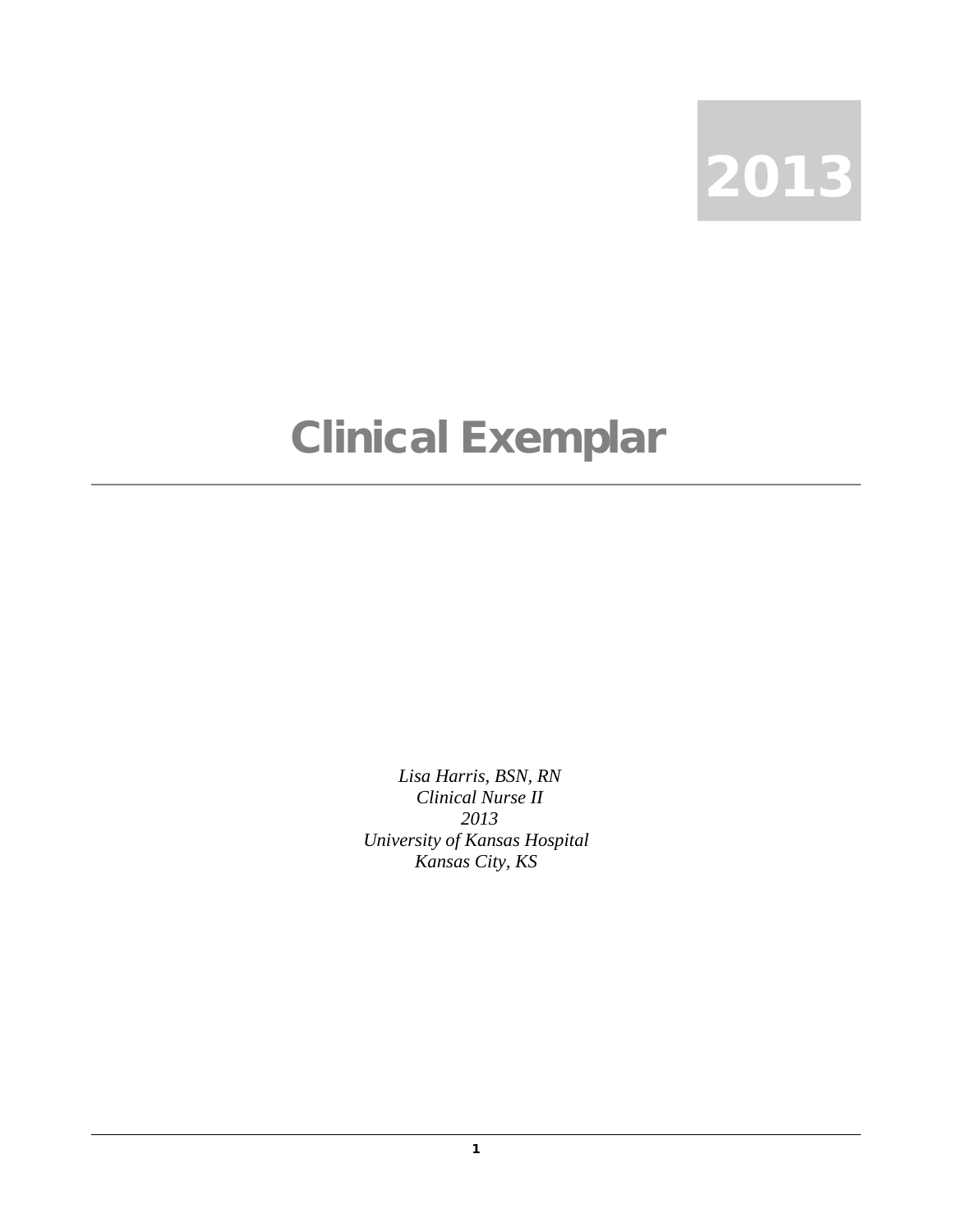## Story 22

## WHY RECOVERY?

hen I was a new graduate, I questioned whether nursing was for me. I became a nurse to be able to help people gain a better quality of life. In my first job on a medical floor, I found it challenging to work with patients  $\mathbf{W}_{\scriptscriptstyle{\textrm{hc}}}$ 



that didn't improve in their health. The same patients and the same routine existed when I would come to work. There would be the same medications and the same plan of care. Yet the plan of care

ended in no improvement. Often the patients were sent back to the nursing home only to return weeks, sometimes days, to repeat the unproductive cycle over again the next time. In less than a year, I was looking to make a change. Where could I go that I could help people?

I started to think about my time spent as a nurse tech in PACU. This patient would improve from a sleep state to alert and even be able to go home that same day. I then looked at job postings in recovery, found one, applied, and was hired. I was so excited to get a new job! It was a new outlook on my nursing career. I knew from my first day in recovery that this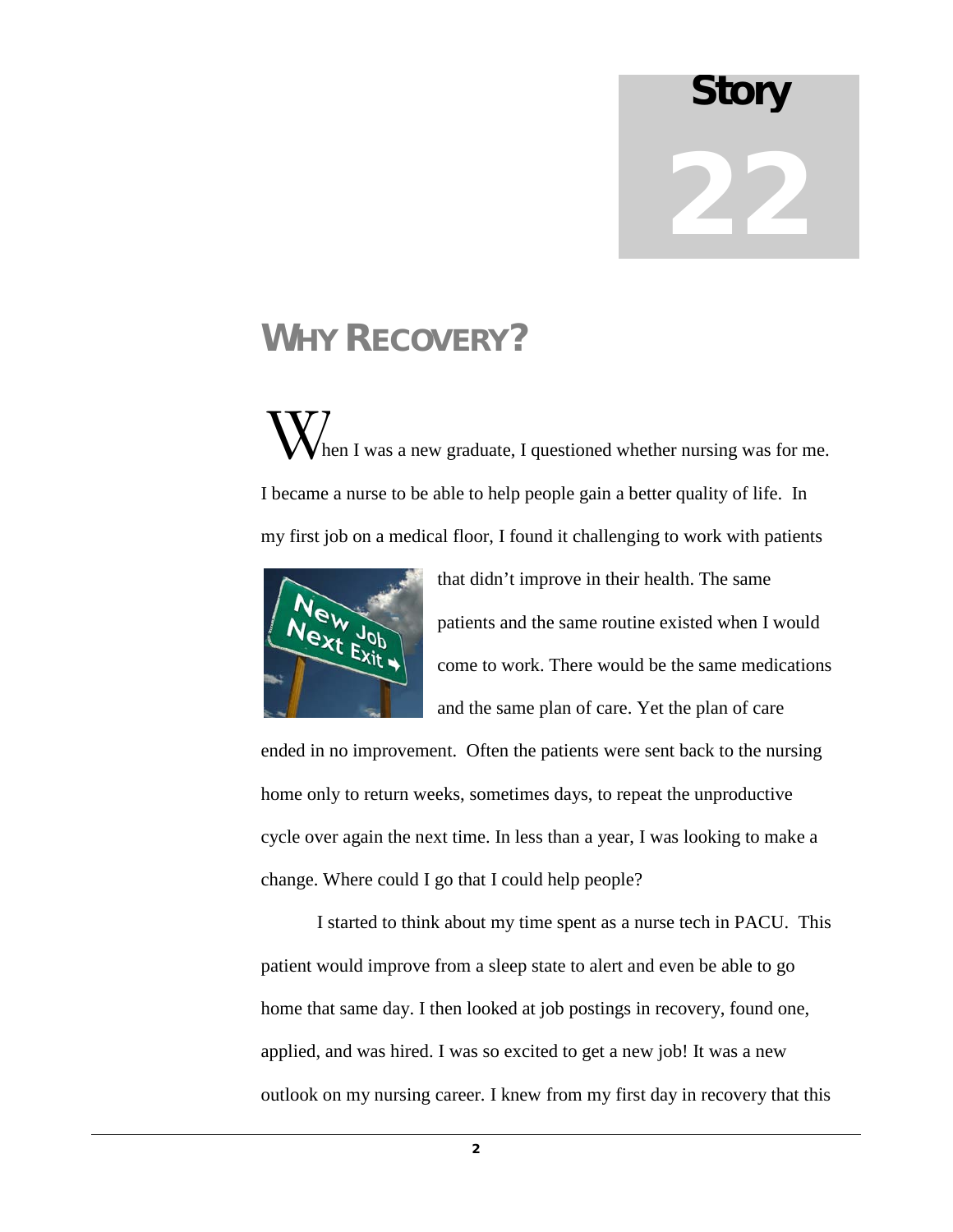I saw improvement in the patients that I was caring for…

was a great change. I saw improvement in the patients that I was caring for such as an improvement in their level of pain or recovering the patient that just had a cancerous tumor removed. These patients could be helped!

Another thing that was really appealing working in recovery was the patient population. It was a range of patients all ages and acuities. These patients may be 2 weeks old to 18 years and even 90 years old. Some would go home that day and others would end up in the ICU. There are patients that are awake on arrival from OR or will be on a ventilator. The patients come from many different types of services such as orthopedics, neurology, or trauma. Each service has different needs. But anesthesia is the main focus.



Anesthesia is a great part of medicine. Anesthesia makes it possible to help all ages of patients. It is temporary and makes it possible to do an exam such

as an MRI to extensive abdominal surgery. It can help a mother get through the pain of a delivery and experience the new life of a baby. It can also help by blocking peripheral nerves for pain control. Anesthesia gives PACU nurses the resources and challenges that makes PACU a specialty and my favorite area.